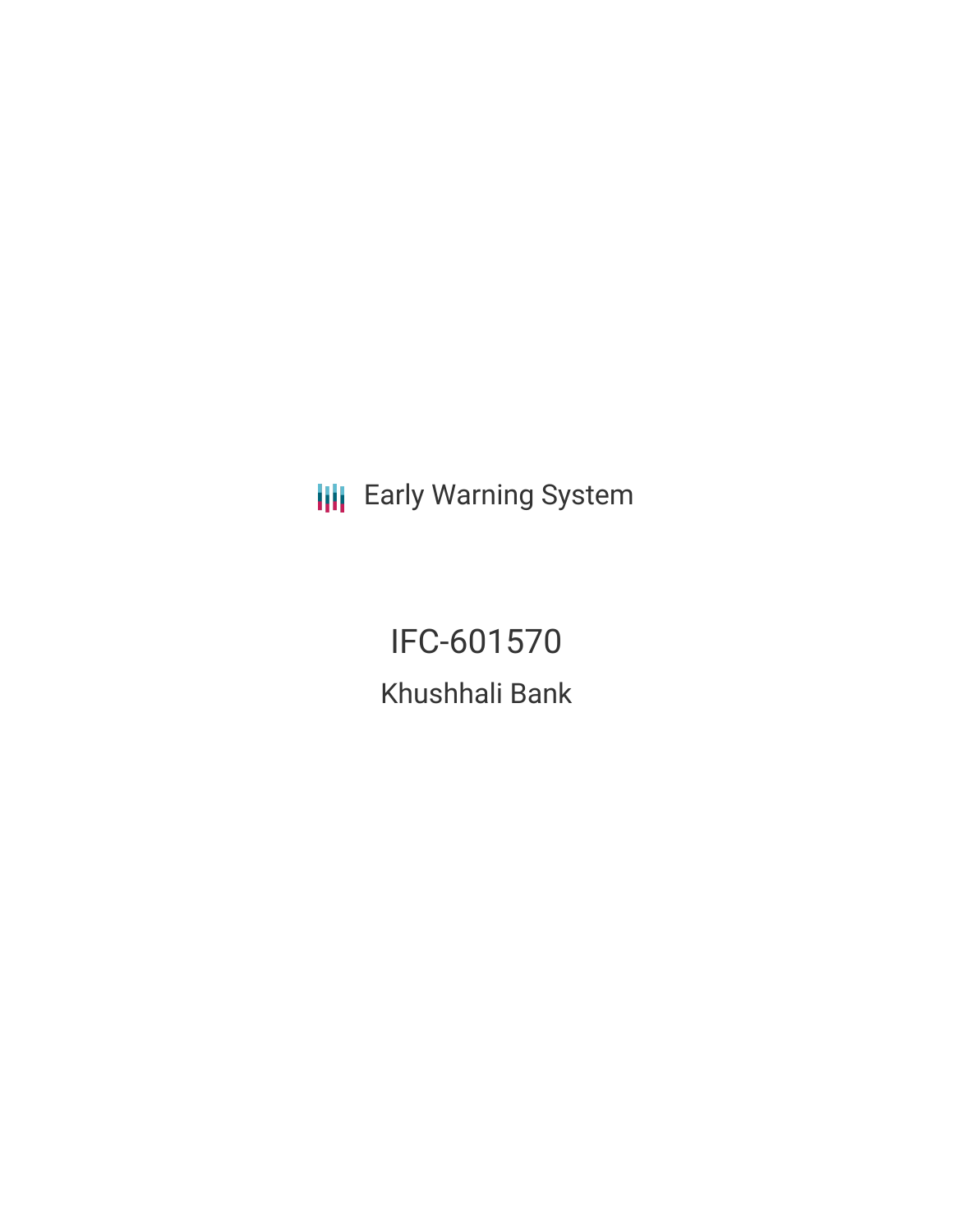

# **Quick Facts**

| <b>Countries</b>              | Pakistan                                |
|-------------------------------|-----------------------------------------|
| <b>Financial Institutions</b> | International Finance Corporation (IFC) |
| <b>Status</b>                 | Active                                  |
| <b>Bank Risk Rating</b>       |                                         |
| <b>Voting Date</b>            | 2016-04-19                              |
| <b>Borrower</b>               | Khushhali Bank                          |
| <b>Sectors</b>                | Finance                                 |
| <b>Project Cost (USD)</b>     | $$0.20$ million                         |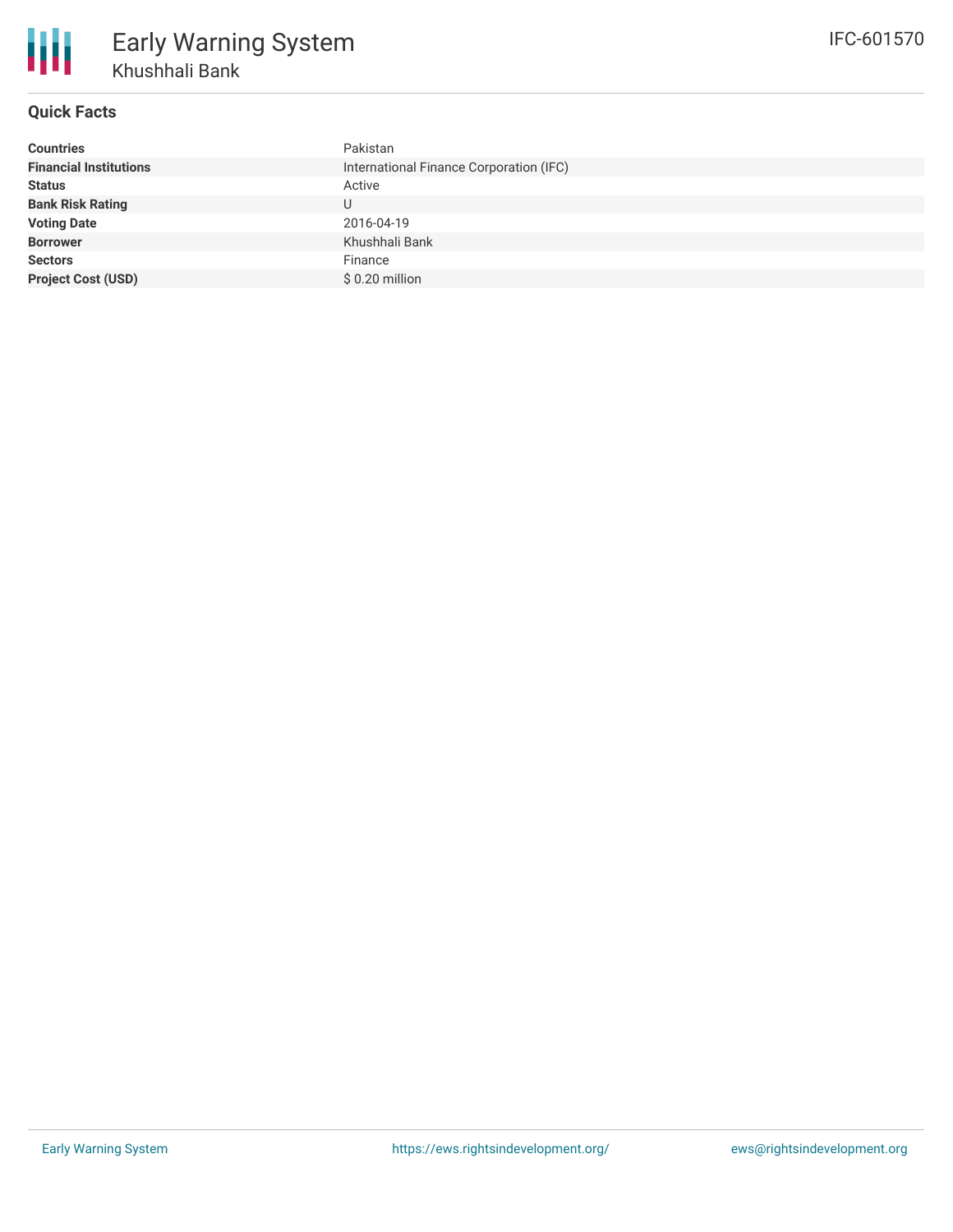

# **Project Description**

IFC will work with Khushhali Bank (KBL) to develop and pilot a micro-housing loan product and leverage the results of the initial market survey performed by the bank. The project will entail a scoping exercise, followed by product design, construction technical assistance, pilot-testing, pilot review and roll out of the new micro-housing loan product.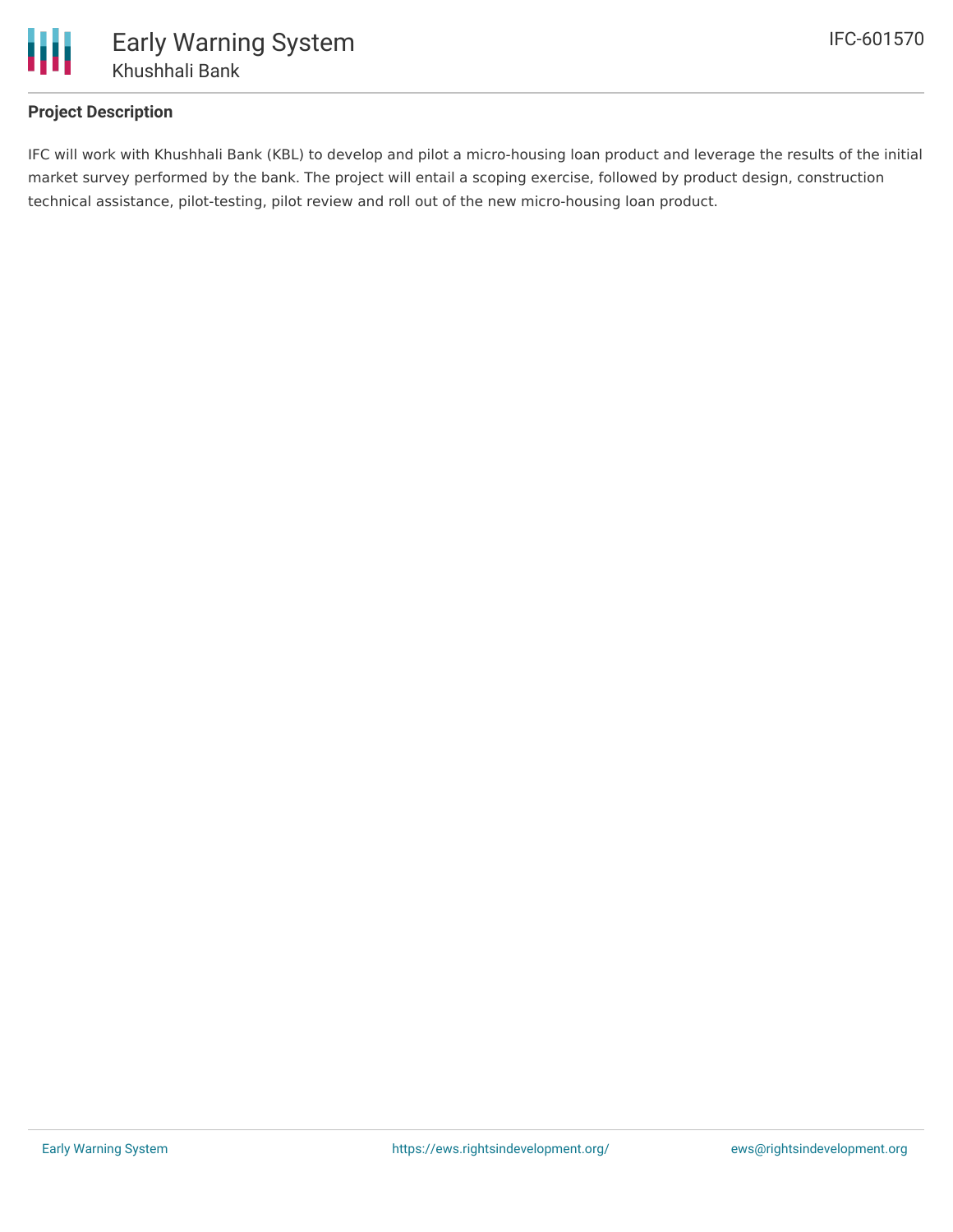## **Investment Description**

• International Finance Corporation (IFC)